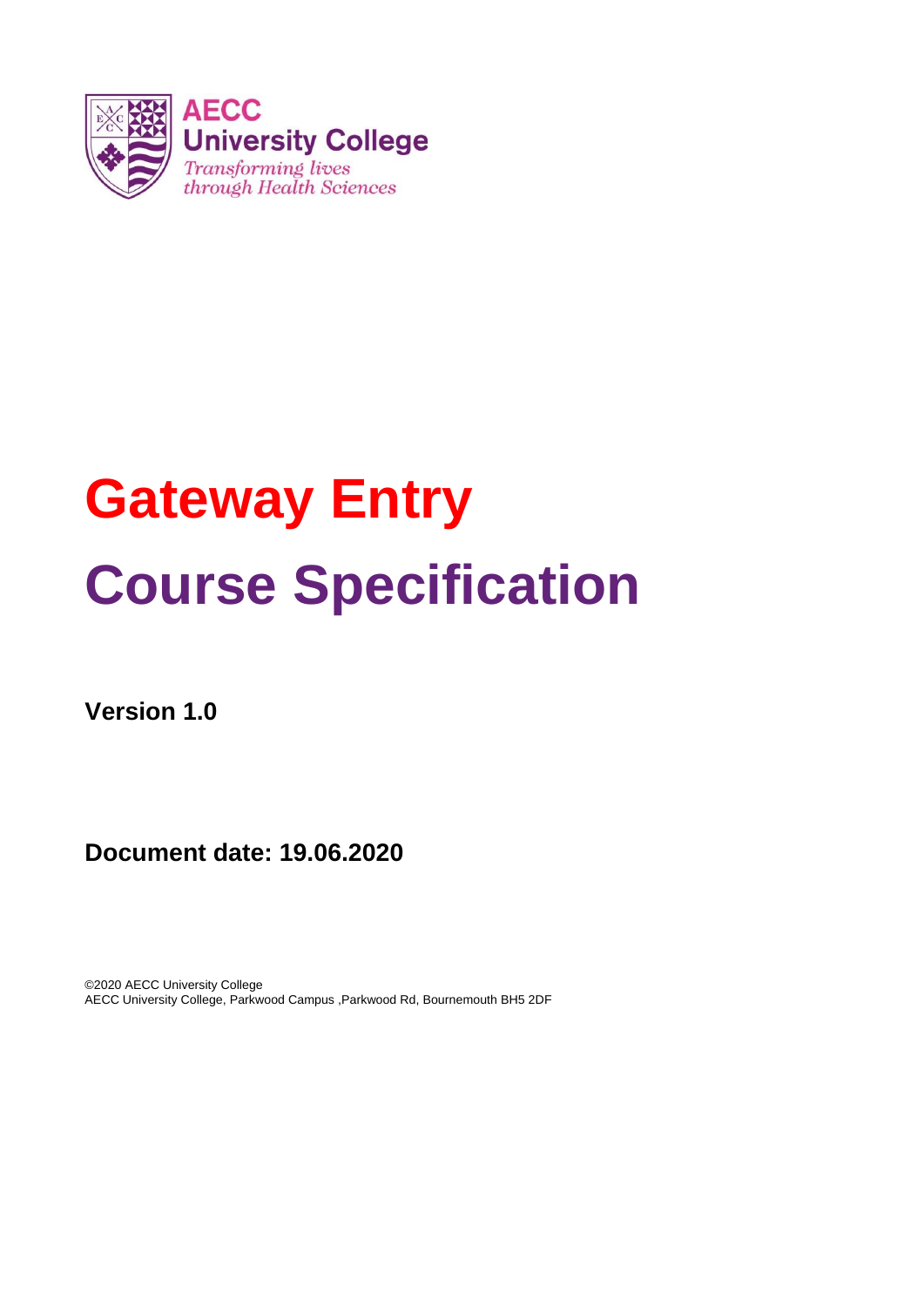# **Course Specification Contents**

| 1. |                                                                           |  |  |  |  |  |  |  |
|----|---------------------------------------------------------------------------|--|--|--|--|--|--|--|
| 2. |                                                                           |  |  |  |  |  |  |  |
| 3. |                                                                           |  |  |  |  |  |  |  |
| 4. |                                                                           |  |  |  |  |  |  |  |
| 5. | Placements, work-based learning or other special features of the course 6 |  |  |  |  |  |  |  |
| 6. |                                                                           |  |  |  |  |  |  |  |
| 7. |                                                                           |  |  |  |  |  |  |  |
| 8. |                                                                           |  |  |  |  |  |  |  |
| 9. |                                                                           |  |  |  |  |  |  |  |
|    |                                                                           |  |  |  |  |  |  |  |
|    |                                                                           |  |  |  |  |  |  |  |
|    |                                                                           |  |  |  |  |  |  |  |
|    |                                                                           |  |  |  |  |  |  |  |
|    |                                                                           |  |  |  |  |  |  |  |
|    |                                                                           |  |  |  |  |  |  |  |
|    |                                                                           |  |  |  |  |  |  |  |
|    |                                                                           |  |  |  |  |  |  |  |
|    |                                                                           |  |  |  |  |  |  |  |

# **Record of Modifications**

| <b>Description of Modification</b> | Date approved | <b>Cohort(s) to which</b><br>modification applies |  |  |  |  |
|------------------------------------|---------------|---------------------------------------------------|--|--|--|--|
|                                    |               |                                                   |  |  |  |  |
|                                    |               |                                                   |  |  |  |  |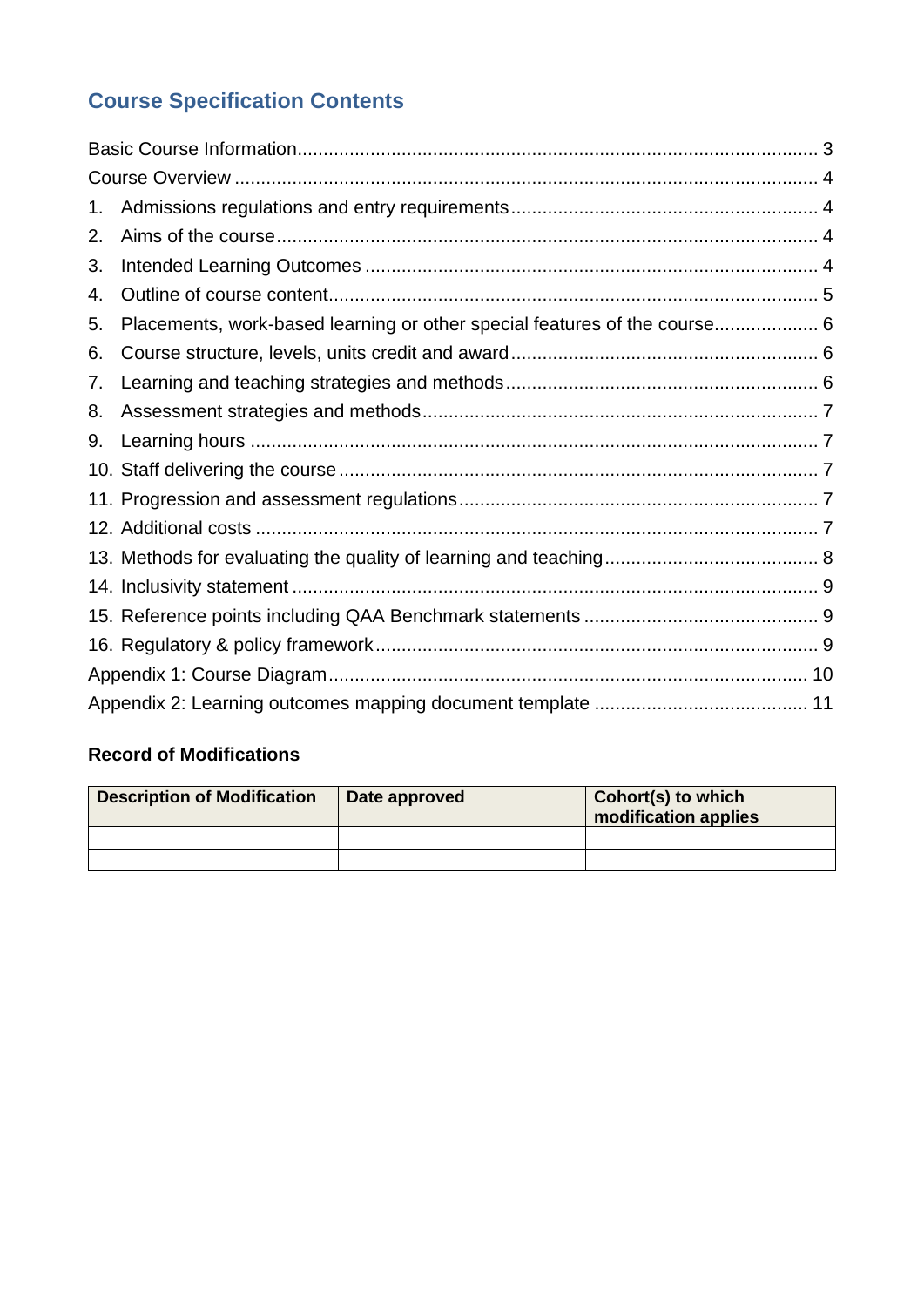#### Title of course: Gateway Entry

This specification provides a concise summary of the main features of the course and the learning outcomes that a typical student might reasonably be expected to achieve and demonstrate if s/he takes full advantage of the learning opportunities that are provided.

Courses, major changes to courses and modifications to courses are approved following consideration through the University College's Course Approval and Review processes or Course and Unit Modification procedure, as appropriate. It is, however, expected that courses change over time, for example as a result of changes to professional accreditation requirements, in response to feedback from academic staff and students, and through annual review processes. Any such changes will be discussed with and communicated to students in an appropriate and timely manner.

#### <span id="page-2-0"></span>**Basic Course Information**

| Awarding Institution              | <b>AECC University College</b>                                |
|-----------------------------------|---------------------------------------------------------------|
| Final award, title and credits    | 120 Level 3 credits for progression to Level 4 study at       |
|                                   | <b>AECC University College</b>                                |
|                                   | <b>240 ECTS</b>                                               |
| Interim exit awards, titles and   | <b>NONE</b>                                                   |
| credits                           |                                                               |
| FHEQ level of final award         | 3 (award of internal progression credits only)                |
| Mode of study                     | Full time                                                     |
| <b>Accreditation details</b>      | None                                                          |
| Standard length of course         | 1 year                                                        |
| Minimum and maximum periods of    | Minimum 1 year                                                |
| study                             | Maximum 2 years                                               |
| Language of delivery              | English                                                       |
| Place of delivery                 | <b>AECC University College</b>                                |
| <b>HESA JACS (Joint Academic</b>  | Select all appropriate JACS Codes from list available at      |
| Coding System) Code(s) per        | <b>HESA - Higher Education Statistics Agency - Full JACS3</b> |
| course/pathway                    | <b>Listing – consult the Academic Registrar for advice</b>    |
|                                   | Gateway to Chiropractic                                       |
|                                   | 001 100343 Applied Biology                                    |
|                                   | 002 100343 Applied Biology                                    |
|                                   | 003 100246 Health Sciences 50% and 101090 Study<br>Skills 50% |
|                                   | 004 100246 Health Sciences 50% and 100473 Health              |
|                                   | Studies 50%                                                   |
|                                   | 005 100962 Research Skills                                    |
|                                   | 006 101090 Study Skills                                       |
|                                   | 007                                                           |
|                                   |                                                               |
| Date Framework /Course initially  | May 2020                                                      |
| validated                         |                                                               |
| Date of first intake              | September 2020                                                |
| Version number of this            | $V$ 1.0                                                       |
| Framework/Course Specification    |                                                               |
| Date this version approved/intake | 17 July 2020. For September 2020                              |
| to which this applies             |                                                               |
| Author                            | Hazel Jensen                                                  |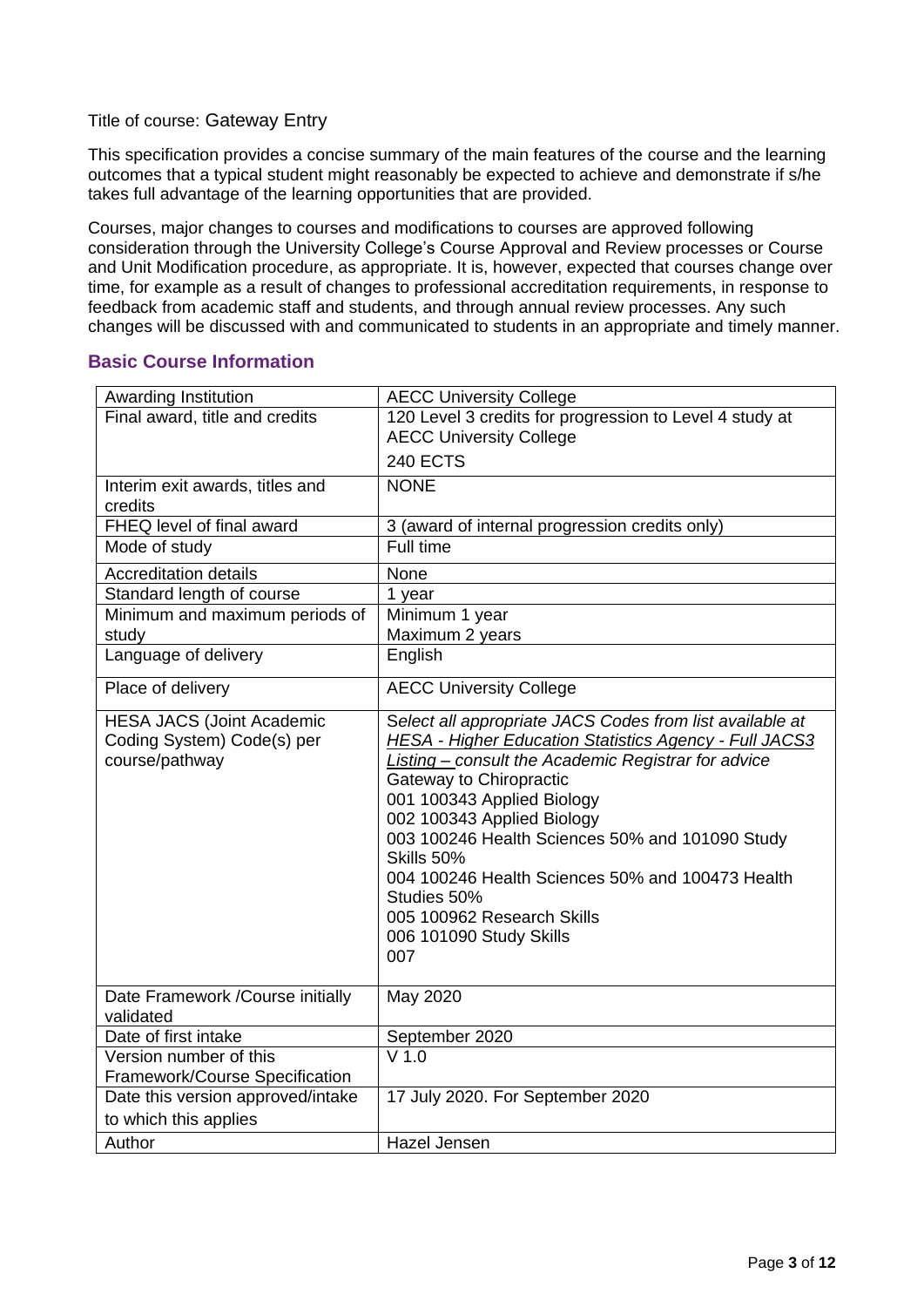#### <span id="page-3-0"></span>**Course Overview**

#### <span id="page-3-1"></span>**1. Admissions regulations and entry requirements**

The regulations for this Course are the University College's Standard Admission Regulations which may be found from the [Latest Policies webpage.](https://www.aecc.ac.uk/about/how-we-work/latest-policies/) These regulations include the entry requirements and specific requirements regarding English language.

The detailed entry requirements for the course may be found from the relevant course page on the University College website

Applicants would normally be expected to have a minimum 88-104 UCAS tariff points; equivalent to A Level CCC in any subject area, BTEC MMM, Access Merit profile.

Applicants with non-traditional backgrounds and relevant work experience are encouraged to apply.

Applicants are required to have evidence of level 2 (GCSE or equivalent) Maths and English.

UK applicants are required to complete a satisfactory Disclosure and Baring Service (DBS) check where directed by the school of gateway.

#### **Recognition of Prior Learning (RPL)**

No recognition of prior learning is available for this course

#### <span id="page-3-2"></span>**2. Aims of the course**

The aim of the Gateway is to allow entrants with non-traditional education backgrounds or applicants without the necessary tariff points for entry to gain the additional skills required to progress within AECC University College degree courses. Presently a Gateway for chiropractic undergraduate progression is proposed. The aim of this course presented is to show where additional Gateways could be developed to offer increased Access and Participation options for applicants across the diverse range of undergraduate courses offered by the institution.

The Gateway entry course aims to develop students' knowledge of human physiology and science as used in contemporary healthcare, whilst fostering their understanding of the key academic and cognitive skills required to be a successful lifelong learner. The year will enable them to learn, refine and gain confidence abilities in skills of value throughout their future education. On successful completion of the course students will receive 120 AECC UC credits at level 3 and progress into level 4.

The Gateway to Chiropractic entry is an integral part of chiropractic education with content tailored to their onward course of study from the very beginning. This course extends the duration of the MChiro degree by one year to provide students without the requisite human science knowledge or UCAS tariff to enter the named undergraduate degree.

#### <span id="page-3-3"></span>**3. Intended Learning Outcomes**

#### **Subject Knowledge and Understanding**

Having successfully completed this course students will be able to demonstrate knowledge and understanding of:

- A1 The human body in health from molecular to system level
- A2 Techniques to handle basic research data
- A3 A range of communication skills and an appreciation of how communication can be adapted to audience and task
- A4 The main theories of physiology and health in relation to contemporary healthcare practice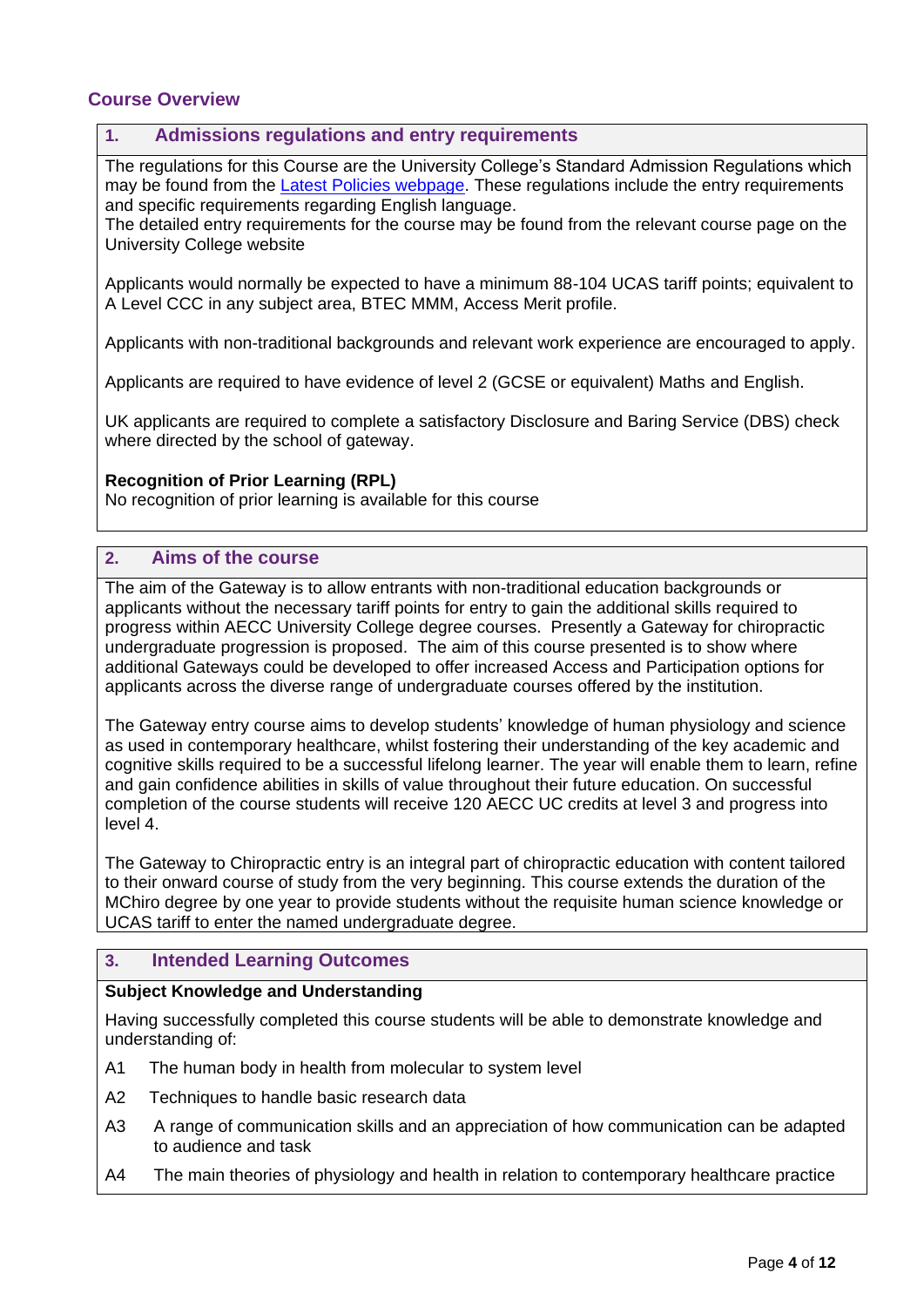#### **3. Intended Learning Outcomes**

#### **Intellectual Skills**

Having successfully completed this course students will be able to:

- B1 Demonstrate an understanding of the body in health
- B2 Communicate effectively through writing, presentations and verbally within academic and healthcare settings
- B3 Understand and interpret simple data from directed sources
- B4 Understand broad health related concepts

#### **Practical Skills**

Having successfully completed this course students will be able to:

- C1 Demonstrate appropriate, professional communication and patient handling in a simulated clinical encounter
- C2 Develop as an efficient, evidence informed professional relevant to contemporary healthcare
- C3 Perform effectively within a team environment recognising own, and others contributions to group tasks.
- C4 Communicate effectively using a range of media

#### **Transferable skills**

Having successfully completed this course students will be able to:

- D1 Find, select and interpret resources for research and handle healthcare data appropriate for level and onward study
- D2 Work efficiently as an individual and within a group
- D<sub>3</sub> Communicate effectively in informal and formal situations
- D4 Develop the skills required for successful study in higher education

#### **Course Structure**

#### <span id="page-4-0"></span>**4. Outline of course content**

The Gateway is designed to provide the curriculum required for a student at level 3 wishing to progress and study a healthcare course in higher education within the AECC UC. The course will have a strong core of human physiology in health. The content will also introduce students to effective methods of learning, helping them to develop strategies to benefit their education. Research methods and understanding data within healthcare will be explored, with key skills developed in searching for evidence and handling data. Students' understanding of what it is to be a professional, the ethical decisions healthcare workers are faced with and general health initiatives will be introduced. Students will be exposed to clinical practice through the University College's onsite clinical service provisions where they will have the opportunity to observe and reflect upon the encounters they witness and their own development as a healthcare student.

In the Gateway to Chiropractic key anatomy knowledge and basic skills in clinical assessment of patients will be explored.

The following core units are studied within the common Gateway model:

- Introduction to cellular and Tissue Physiology (10 credits)
- Human Physiology (20 credits)
- Reflective Work-based Learning (20 credits)
- Introduction to Clinical healthcare (20 credits)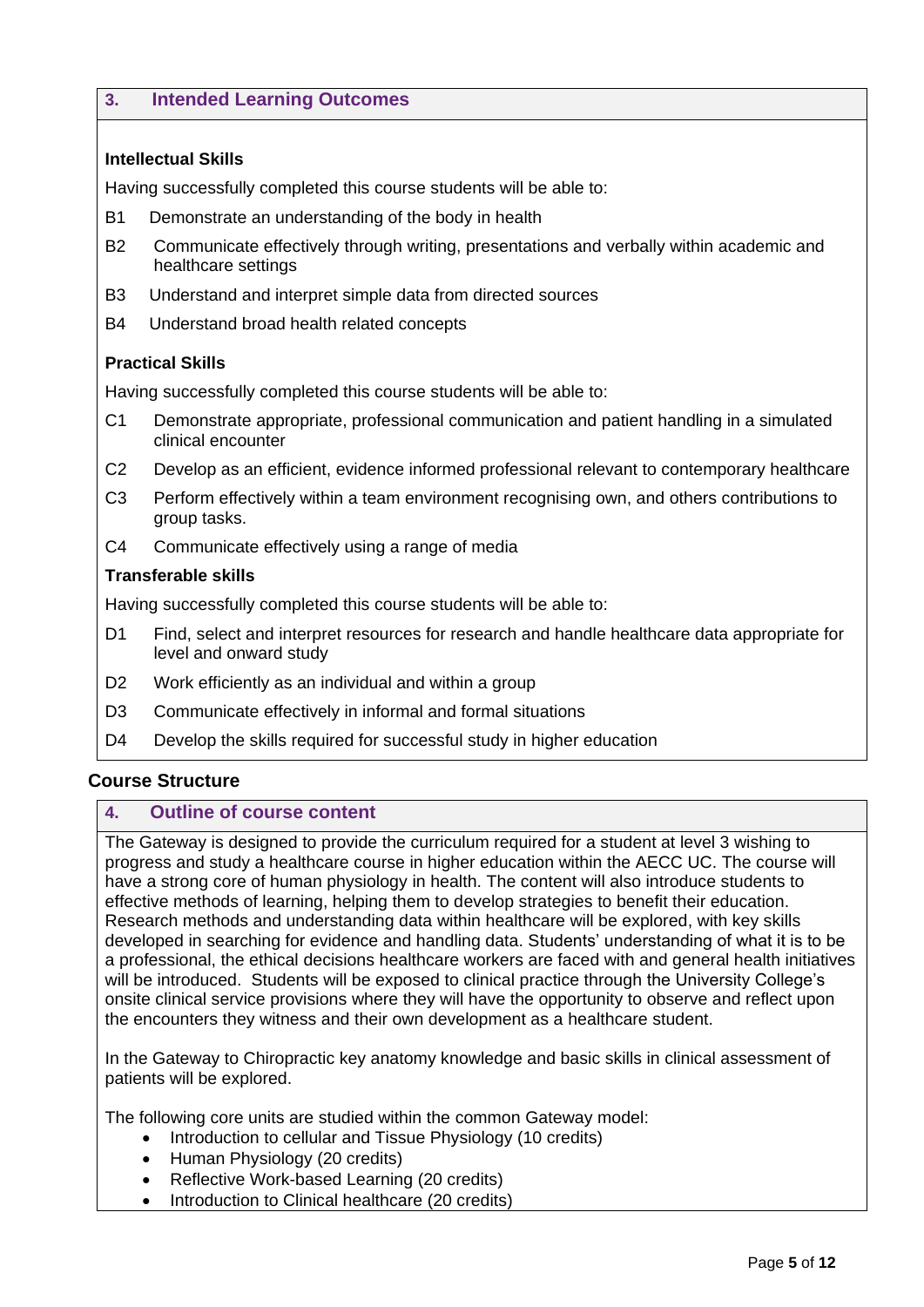#### **4. Outline of course content**

- Introduction to Health Research (20 credits)
- Academic Skills for Higher Education (10 credits)

#### Gateway to Chiropractic specific units

Foundations in Chiropractic (20 credits)

The outcome of successful completion of the Gateway is 120 level 3 credits allowing progression onto the level 4 of chosen undergraduate degree.

The Gateway to Chiropractic outcome is the achievement of 120 level 3 credits, which will allow progression onto level 4, year 1 of the AECC University College MChiro degree course. By gaining insight into the chosen pathway from the beginning of the course students will establish key understanding of concepts relevant and integral to their chosen profession.

#### <span id="page-5-0"></span>**5. Placements, work-based learning or other special features of the course**

To enable students to develop an understanding of what makes a successful practitioner the reflective work-based learning unit will introduce healthcare observations. Students will be encouraged to utilise both onsite and offsite observations to gain confidence in communicating within professional situations and develop emerging skills as a reflective practitioner.

Observations can be accessed on campus within the specialised outpatient clinics hosted by the AECC University College. Students are required to perform onsite observations as a minimum requirement of the course. Students are encouraged to use their own initiative to source observations in professions and clinics beyond that of the onsite facilities to aid further learning and understanding of health professions.

Students will be expected to follow general regulations when attending a healthcare observation. Further information is set out in the Observations Handbook containing the observations log.

#### <span id="page-5-1"></span>**6. Course structure, levels, units credit and award**

The level of study, units and credits required for the course and for final and exit awards is set out in the **course diagram** provided as Appendix 1.

The **learning outcomes mapping document** as Appendix 2 shows the relationship between ILOs for units and the overarching ILOs of the course.

#### **Learning, Teaching and Assessment**

#### <span id="page-5-2"></span>**7. Learning and teaching strategies and methods**

Learning in the Gateway is designed to be flexible and engaging, acknowledging the diverse backgrounds of students on the course. Interactive seminars, workshops and lectures are used to encourage active learning throughout the semesters. Active participation in learning is expected and encouraged, with an aim to develop peer to peer learning and confidence in academic studies. Subject specialists will support students to develop integral skills and concepts required for healthcare studies.

Alongside directed classes, self-directed learning is designed to supplement in-class learning. Students are expected to make full use of the virtual learning environment, with staff utilising preclass study, post-session consolidation of learning, application of new knowledge through activities and assessment preparation.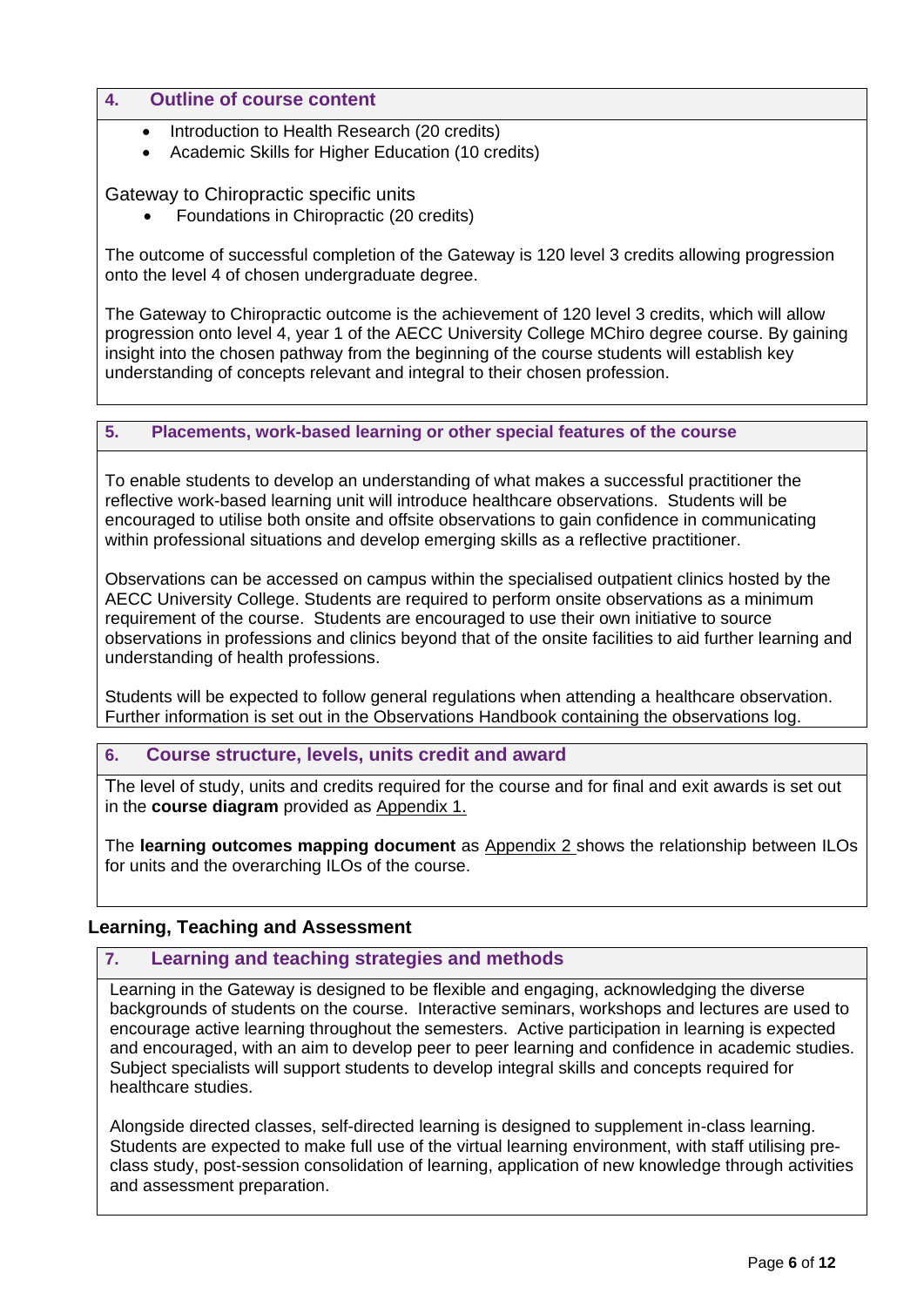#### **7. Learning and teaching strategies and methods**

Academic skills are introduced in the academic skills for higher education unit and then developed in other units, allowing learning to be adaptive and relevant throughout the course.

#### <span id="page-6-0"></span>**8. Assessment strategies and methods**

Assessment strategies are diverse and designed to give progressive formative feedback and summative feedback. Formative feedback provides students with information on their progress, and how they can improve performance, before they undertake summative assessment. Within the academic skills for higher education unit, students will learn the skills of self-reflection and self-assessing. Examples of formative feedback in the foundation entry include:

- Interactive workshops where students are encouraged to engage in peer to peer learning and feedback
- Student led discussion and feedback
- Quizzes and practice exam questions
- **Self-evaluation and self-check lists**
- Oral feedback on practical skills

Summative assessment allows opportunity for developmental feedback and for achievement to be gauged. Examples of summative assessment on the foundation entry include:

- Written examinations that may include: multiple choice questions, extended matching questions and short answer questions.
- **EXECOURSERVIER INCLUDING A Laboratory report**
- Poster and infographic creation
- **EXECOMPLERIATE:** Completion of log books, portfolio work and reflective cycles
- **Group presentations**

#### <span id="page-6-1"></span>**9. Learning hours**

AECC University College courses are composed of units of study, which are assigned a credit value indicating the amount of learning undertaken. The minimum credit value of a unit is normally 20 credits, but half-units are permitted. 20 credits are the equivalent of 200 student study hours, including lectures, seminars, assessment and independent study. 20 University credits are equivalent to 10 European Credit Transfer System (ECTS) credits.

#### <span id="page-6-2"></span>**10. Staff delivering the course**

Students will be taught by AECC University College academic staff, qualified professional practitioners with relevant expertise and researchers.

University college support staff will be closely allied to the gateway to ensure students are supported where necessary to achieve in onward progression.

#### <span id="page-6-3"></span>**11. Progression and assessment regulations**

The regulations for this course are the University College's Standard Assessment Regulations which may be found from the [Latest Policies webpage](https://www.aecc.ac.uk/about/how-we-work/latest-policies/)

Level 4 internal progression is dependent on attaining 120 credits at level 3.

#### <span id="page-6-4"></span>**12. Additional costs**

Additional costs are mandatory or optional costs which students will need to meet in order to fully participate in and complete their course. Students will need to budget for these costs separately as they are not included in the overall Tuition Fee they are charged. Information about additional costs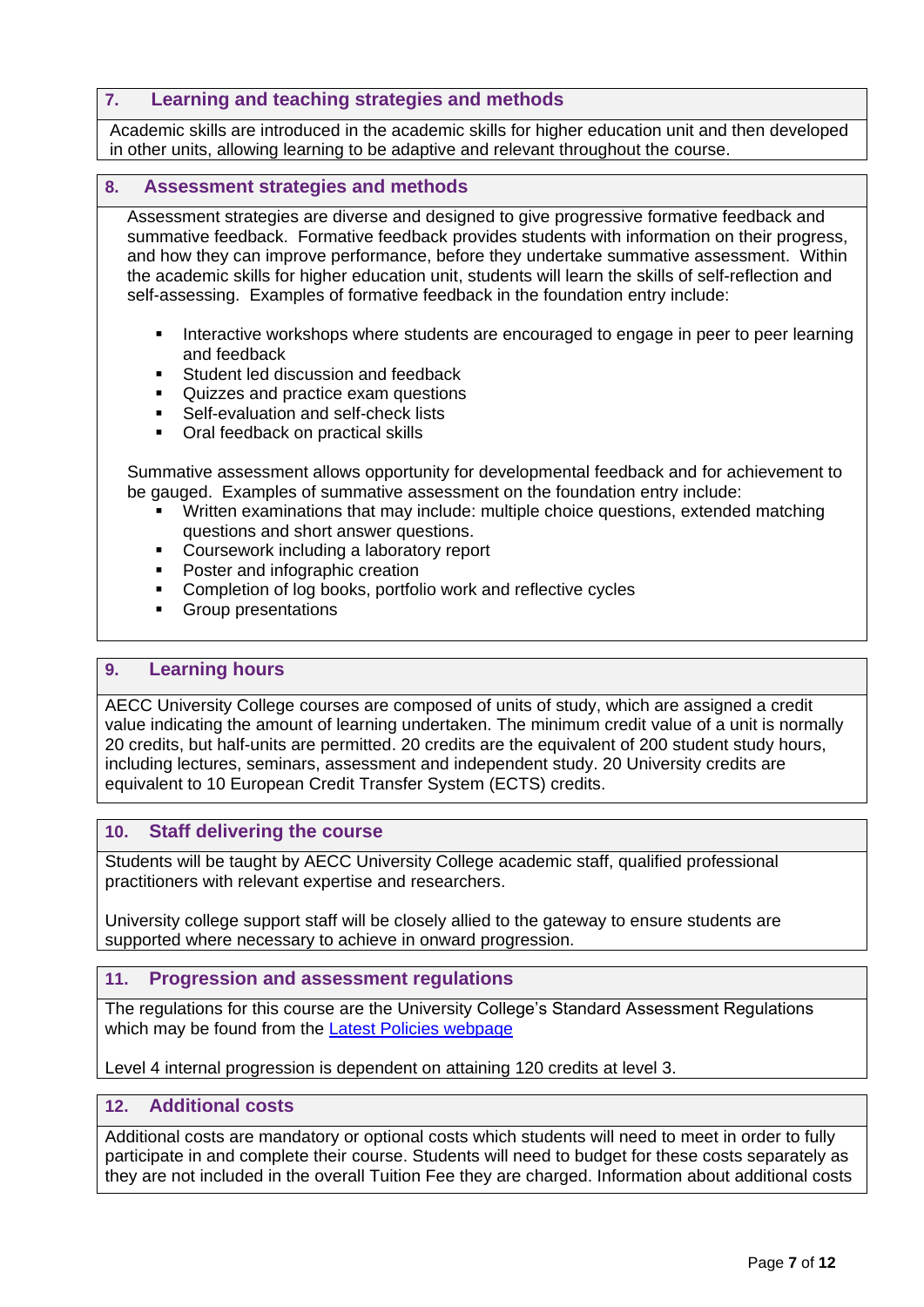**12. Additional costs**

applying to students on this course can be found in the document **Important information to take into account when choosing your course** available from the [Latest Policies webpage](https://www.aecc.ac.uk/about/how-we-work/latest-policies/)

Indicative anticipated additional costs include:

Photocopying and printing costs; there are no photocopying or printing credits provided for this course.

Unit repeats: Should a student fail any units and be offered an opportunity to repeat a unit or units there will be a fee payable as set out below (fees quoted at 2020-21 prices):

Home / EU students: £1,540 per unit (20 credits)

Overseas students / self-funded students: £2,420 per unit (20 credits)

Dependent on Gateway, some courses will require UK-domiciled applicants are to undergo an Enhanced Disclosure and Barring Service (DBS) check (once a student has applied the University College will guide them through the process). Applicants must meet the costs of this check (£45 in 2020). Non-UK domiciled applicants may be required to provide a satisfactory National Police check. Applicants must meet the costs of this check, which will vary from country to country.

Gateway to Chiropractic students will be required to purchase a clinic jacket (approximate cost £30). These are not required to be purchased before joining the course. UK domiciled Gateway to Chiropractic students will also be required to obtain an Enhanced Disclosure and Barring Service (DBS) check. Non-UK domiciled applicants will be required to provide a satisfactory National Police check. The AECC UC admissions team will guide students in achieving this.

#### <span id="page-7-0"></span>**13. Methods for evaluating the quality of learning and teaching**

Students have the opportunity to engage in the quality assurance and enhancement of their courses in a number of ways, which may include:

- Completing student surveys annually to give feedback on individual units and on the course as a whole
- Taking part in focus groups
- Seeking nomination as a Student Union representative OR engaging with these elected student representatives
- Serving as a student representative on Evaluation panels for course approval/review
- Taking part in course approval or professional body meetings by joining a group of students to meet with the panel
- Taking part in meetings with the external examiner(s) for the course (such meetings may take place virtually where courses are part-time)

The ways in which the quality of the University College's courses are monitored and assured checked, both inside and outside the institution, are:

- Annual monitoring of units and courses
- Periodic Course review, at least every six years.
- Oversight by Academic Standards and Quality Committee (which includes student representation), reporting to Academic Board
- External Quality Assurance Reviews and annual monitoring for the relevant receiving course.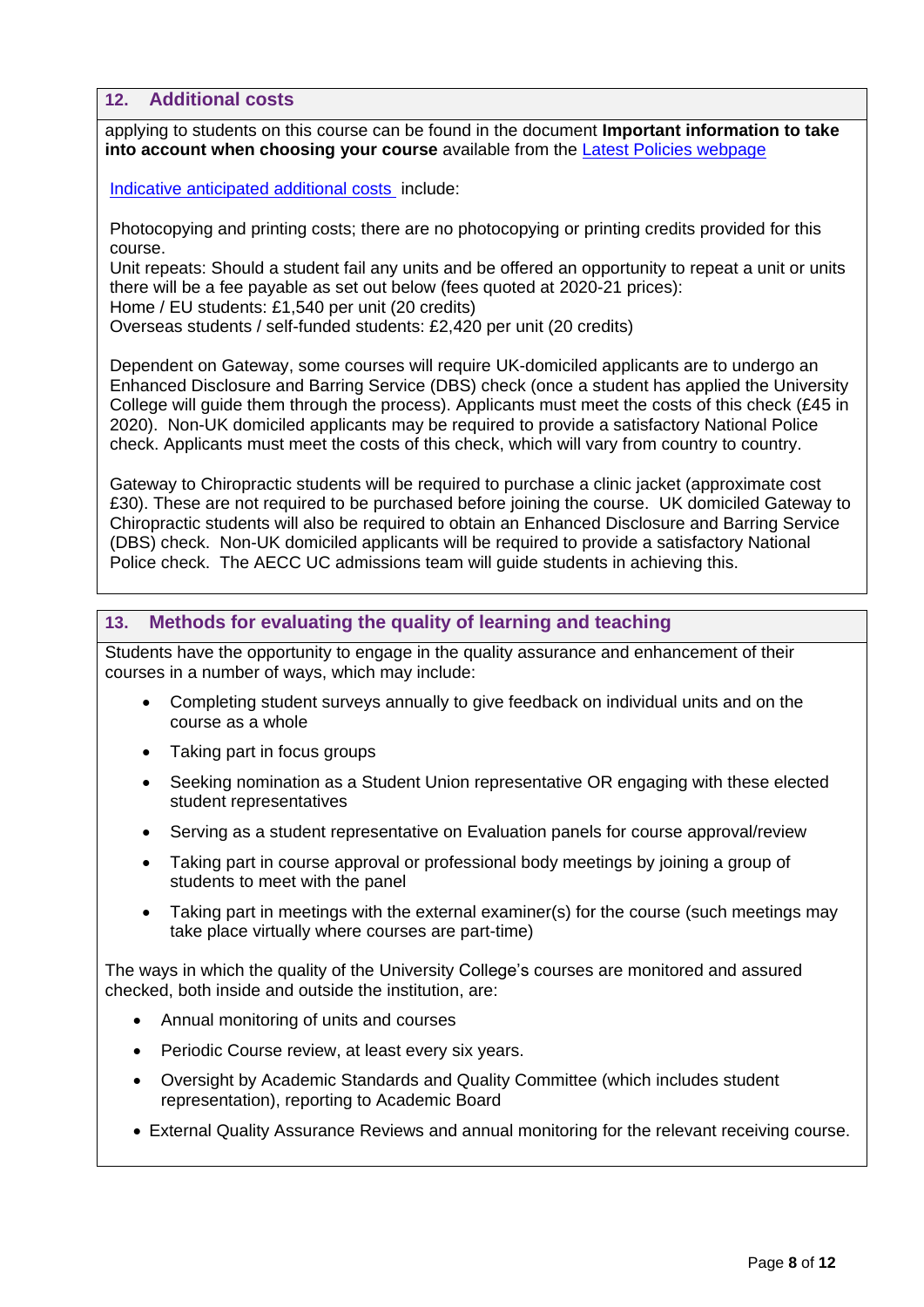#### <span id="page-8-0"></span>**14. Inclusivity statement**

AECC University College is committed to being an institution where students and staff from all backgrounds can flourish. AECC University College recognises the importance of equality of opportunity and promoting diversity, in accordance with our Dignity Diversity and Equality Policy. We are committed to a working and learning environment that is free from physical, verbal and non-verbal harassment and bullying of individuals on any grounds, and where everyone is treated with dignity and respect, within a positive and satisfying learning and working environment.

AECC University College seeks to ensure that all students admitted to our courses have the opportunity to fulfil their educational potential. The interests of students with protected characteristics will be taken into consideration and reasonable adjustments will be made provided that these do not compromise academic or professional standards as expressed through the learning outcomes.

#### <span id="page-8-1"></span>**15. Reference points including QAA Benchmark statements**

*List, and detail how internal and external reference points have been used to inform the Course. References should include, but are not limited to, the UK Quality Code including the [Frameworks for Higher Education of UK Degree-Awarding](http://www.qaa.ac.uk/publications/information-and-guidance/publication?PubID=2843#.VzMdFZhwaUk) Bodies in Part A, [QAA](http://www.qaa.ac.uk/en/Publications/Documents/Masters-Degree-Characteristics-15.pdf)  Characteristics [Statement: Masters Degree September 2015,](http://www.qaa.ac.uk/en/Publications/Documents/Masters-Degree-Characteristics-15.pdf) [Subject Benchmarks,](http://www.qaa.ac.uk/assuring-standards-and-quality/the-quality-code/subject-benchmark-statements) Guidelines and requirements set by relevant professional bodies, etc. For qualifications where there are no QAA Benchmark statements please state this, and relate the awards to other relevant Benchmark statements*

The aim of the level 3 credits is to prepare you for level 4 study and give you the skills required to achieve in higher education.

Level 3 courses are not mapped within HE reference frameworks such as the FHEQ, thus when planning this course reference was made to Further Education and Access to HE courses. OfS data and guidance on Level 3 at within HE was also considered.

Internally considerations were made to current and past students utilising the year 0 MChiro entry.

The Augar review was also considered when writing this Gateway course.

#### <span id="page-8-2"></span>**16. Regulatory & policy framework**

The course conforms fully with the University College's Academic Regulations and Policies for Taught Courses.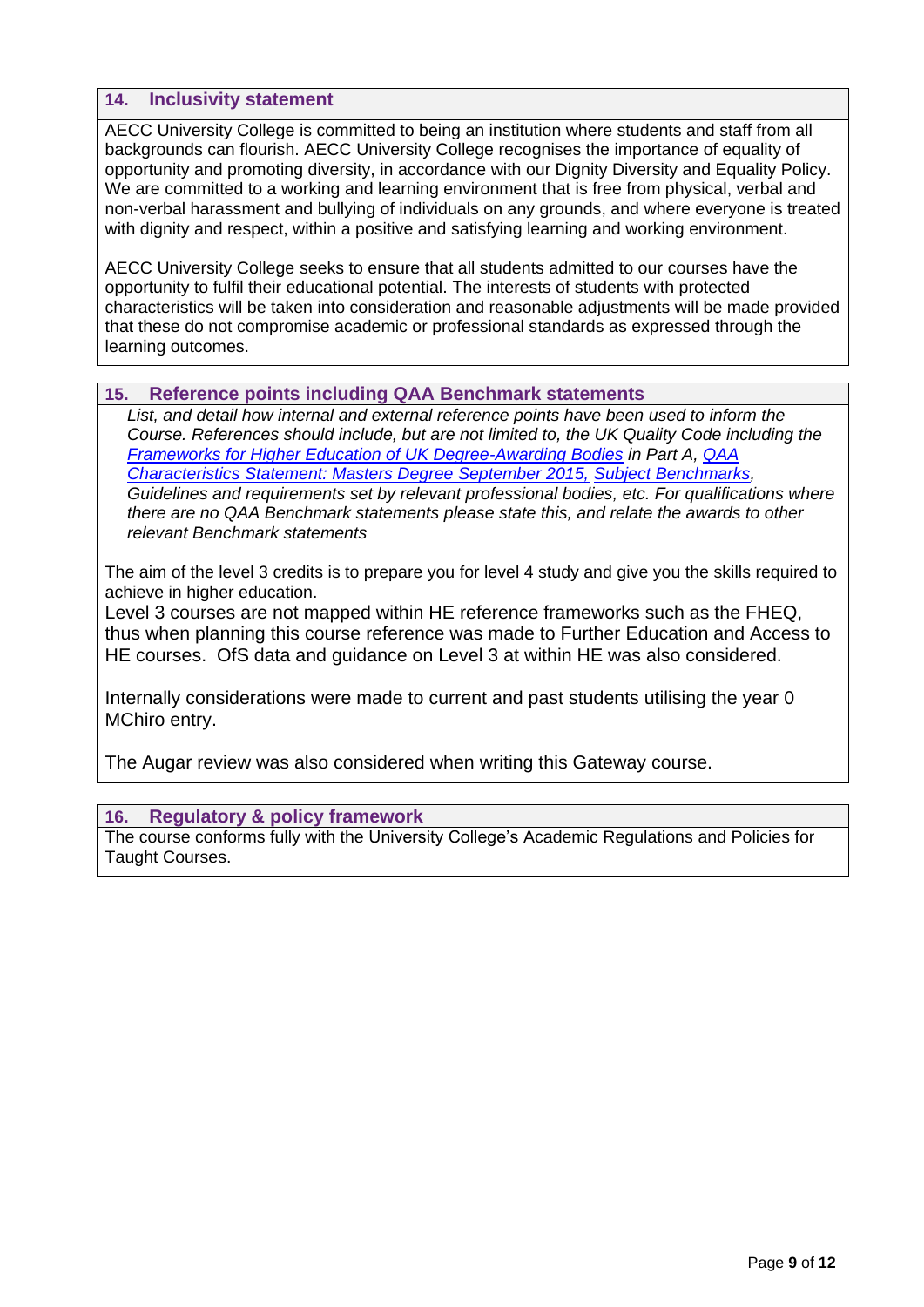### <span id="page-9-0"></span>**Appendix 1: Course Diagram Foundation Entry**

Award 120 credits at level 3 for progression to year 1 undergraduate course



Optional units to make up the gateway of choice shown in blue for the MChiro gateway. Where further gateways to undergraduate courses are created further optional units and arrows denoting undergraduate course will show in blue.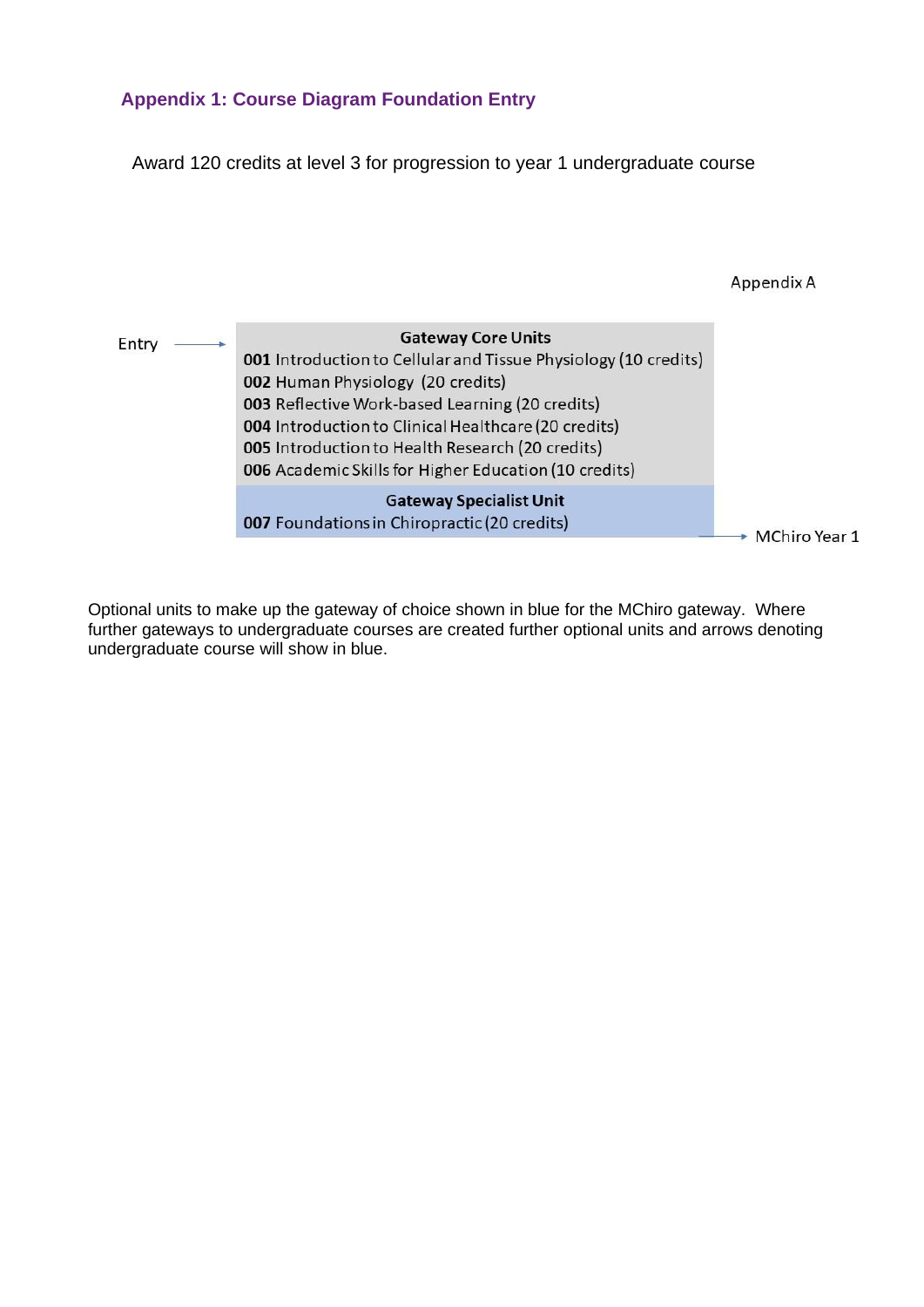## **Appendix 2: Learning outcomes mapping document template**

<span id="page-10-0"></span>

|                      |            |                    | <b>Subject Knowledge and</b><br>Understanding |                          | <b>Intellectual Skills</b> |           |           |           | <b>Practical Skills</b> |                          |                          |                | <b>Transferable skills</b> |                |                |    |
|----------------------|------------|--------------------|-----------------------------------------------|--------------------------|----------------------------|-----------|-----------|-----------|-------------------------|--------------------------|--------------------------|----------------|----------------------------|----------------|----------------|----|
| <b>Unit<br/>Code</b> | <b>A1</b>  | A <sub>2</sub>     | A <sub>3</sub>                                | A <sub>4</sub>           | <b>B1</b>                  | <b>B2</b> | <b>B3</b> | <b>B4</b> | C <sub>1</sub>          | C <sub>2</sub>           | C <sub>3</sub>           | C <sub>4</sub> | D <sub>1</sub>             | D <sub>2</sub> | D <sub>3</sub> | D4 |
| 001                  | $\Delta l$ |                    |                                               |                          |                            |           |           |           |                         |                          |                          |                |                            |                |                |    |
| 002                  | $\Delta$   | $\triangleleft$    |                                               |                          |                            |           |           |           |                         |                          | $\triangleleft$          |                |                            |                |                |    |
| 003                  |            |                    |                                               | $\overline{\phantom{a}}$ |                            |           |           |           |                         | $\overline{\phantom{a}}$ |                          |                |                            |                |                |    |
| 004                  |            | $\sim$             |                                               |                          |                            |           |           |           |                         |                          | $\overline{\phantom{a}}$ |                |                            |                |                |    |
| 005                  |            | $\mathbf{\Lambda}$ |                                               |                          |                            |           |           |           |                         |                          |                          |                |                            |                |                |    |
| 006                  |            | $\sim$             |                                               |                          |                            |           |           |           |                         | $\triangleleft$          |                          |                |                            |                |                |    |
| 007                  |            |                    |                                               |                          |                            |           |           |           |                         |                          | $\triangleleft$          |                |                            |                |                |    |

**This table shows where a learning outcome referenced in the course specification may be demonstrated by successful completion of a unit.**